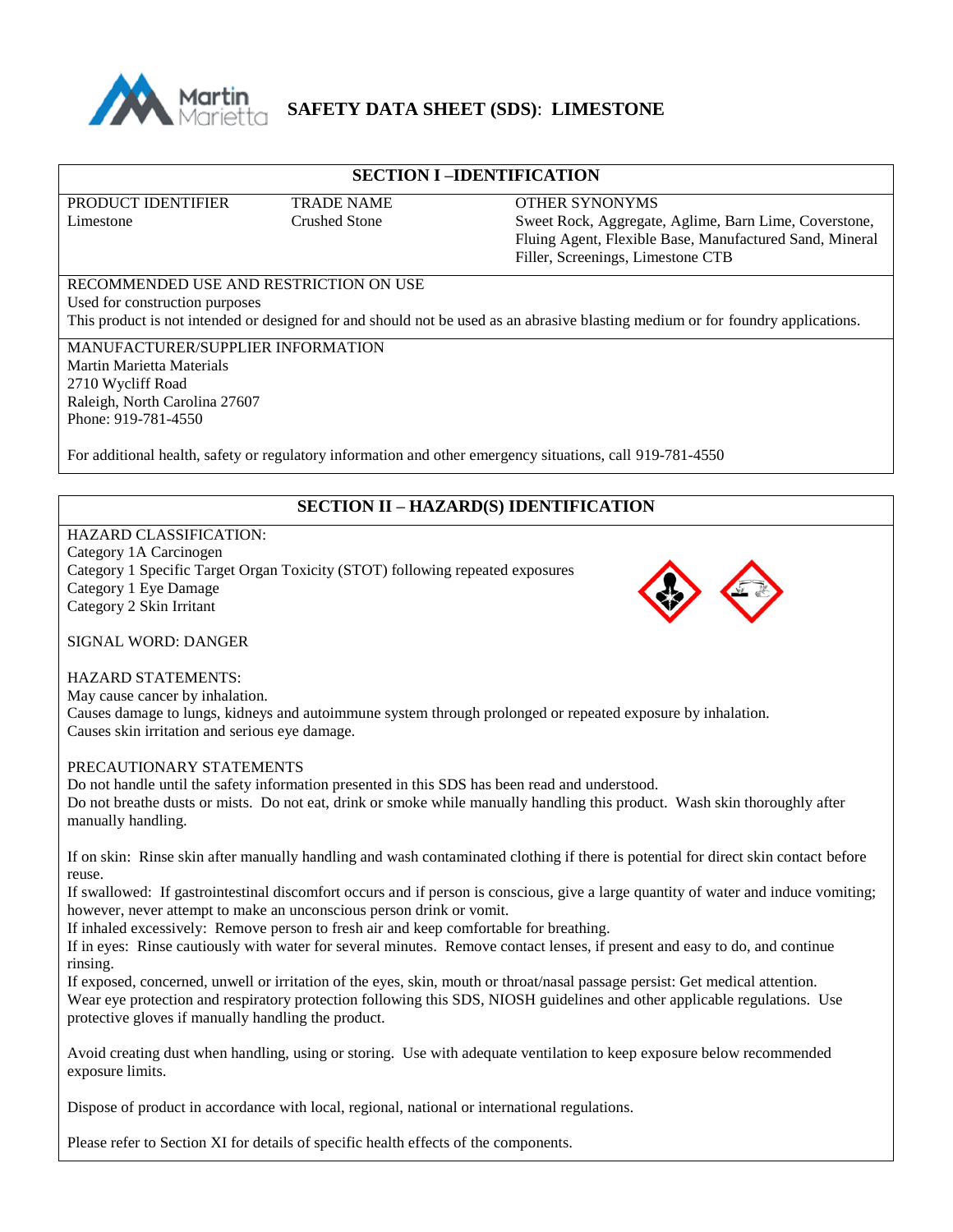| ooma obliloiman olumillion on andreptin lo        |                        |                      |  |  |
|---------------------------------------------------|------------------------|----------------------|--|--|
| COMPONENT(S)                                      | <b>CAS REGISTRY NO</b> | % by weight (approx) |  |  |
| <b>CHEMICAL NAME</b>                              |                        |                      |  |  |
| Limestone                                         | 1317-65-3              | 80-99                |  |  |
| Silicon Dioxide <sup>(1)</sup> , SiO <sub>2</sub> | 7631-86-9              | $0 - 10$             |  |  |
| Aluminum Oxide, $Al_2O_3$                         | 1344-28-1              | $\leq$ 1             |  |  |
| Ferric Oxide, $Fe2O3$                             | 1309-37-1              | $\leq$ 1             |  |  |
| Magnesium Oxide, MgO                              | 1309-48-4              | $0 - 8$              |  |  |
| Calcium Oxide, CaO                                | 1305-78-8              | $0 - 43$             |  |  |
| Sodium Oxide, Na <sub>2</sub> O                   | 1313-59-3              | $<$ 1                |  |  |
| Potassium Oxide, $K_2O$                           | 12136-45-7             | $<$ 1                |  |  |
| Calcium Carbonate, $CaCO3$                        | $471 - 34 - 1$         | $40-100$             |  |  |

# **SECTION III – COMPOSITION/INFORMATION ON INGREDIENTS**

(1): The composition of  $SiO<sub>2</sub>$  may be up to 100% crystalline silica

## **SECTION IV – FIRST-AID MEASURES**

INHALATION: If excessive inhalation occurs, remove to fresh air. Dust in throat and nasal passages should clear spontaneously. Contact a physician if irritation persists or develops later.

EYES: Immediately flush eye(s) with plenty of clean water for at least 15 minutes, while holding the eyelid(s) open. Occasionally lift the eyelid(s) to ensure thorough rinsing. Remove contact lenses, if present and easy to do, and continue rinsing. Beyond flushing, do not attempt to remove material from the eye(s). Contact a physician if irritation persists or develops later.

SKIN: Rinse skin with soap and water after manually handling and wash contaminated clothing if there is potential for direct skin contact. Contact a physician if irritation persists or develops later.

INGESTION: If gastrointestinal discomfort occurs and if person is conscious, give a large quantity of water and induce vomiting; however, never attempt to make an unconscious person drink or vomit. Get medical attention.

SIGNS AND SYMPTOMS OF EXPOSURE: There are generally no signs or symptoms of exposure to respirable crystalline silica. Often, chronic silicosis has no symptoms. The symptoms of chronic silicosis, if present, are shortness of breath, wheezing, cough and sputum production. The symptoms of acute silicosis which can occur with exposures to very high concentrations of respirable crystalline silica over a very short time period, sometimes as short as 6 months, are the same as those associated with chronic silicosis; additionally, weight loss and fever may also occur. The symptoms of scleroderma, an autoimmune disease, include thickening and stiffness of the skin, particularly in the fingers, shortness of breath, difficulty swallowing and joint problems.

Direct skin and eye contact with dust may cause irritation by mechanical abrasion. Some components of the product are also known to cause corrosive effects to skin, eyes and mucous membranes. Ingestion of large amounts may cause gastrointestinal irritation and blockage. Inhalation of dust may irritate nose, throat, mucous membranes and respiratory tract by mechanical abrasion. Coughing, sneezing, chest pain, shortness of breath, inflammation of mucous membrane, and flu-like fever may occur following exposures in excess of appropriate exposure limits. Repeated excessive exposure may cause pneumoconiosis, such as silicosis and other respiratory effects.

# **SECTION V – FIRE-FIGHTING MEASURES**

## EXTINGUISHING AGENT

Not flammable; use extinguishing media compatible with surrounding fire.

### UNUSUAL FIRE AND EXPLOSION HAZARD

Contact with powerful oxidizing agents may cause fire and/or explosions (see Section X of this SDS). While individual components are known to react vigorously with water to produce heat, this is not expected from the limestone.

| SPECIAL FIRE FIGHTING PROCEDURES | HAZARDOUS COMBUSTION PRODUCTS |
|----------------------------------|-------------------------------|
| None known                       | None known                    |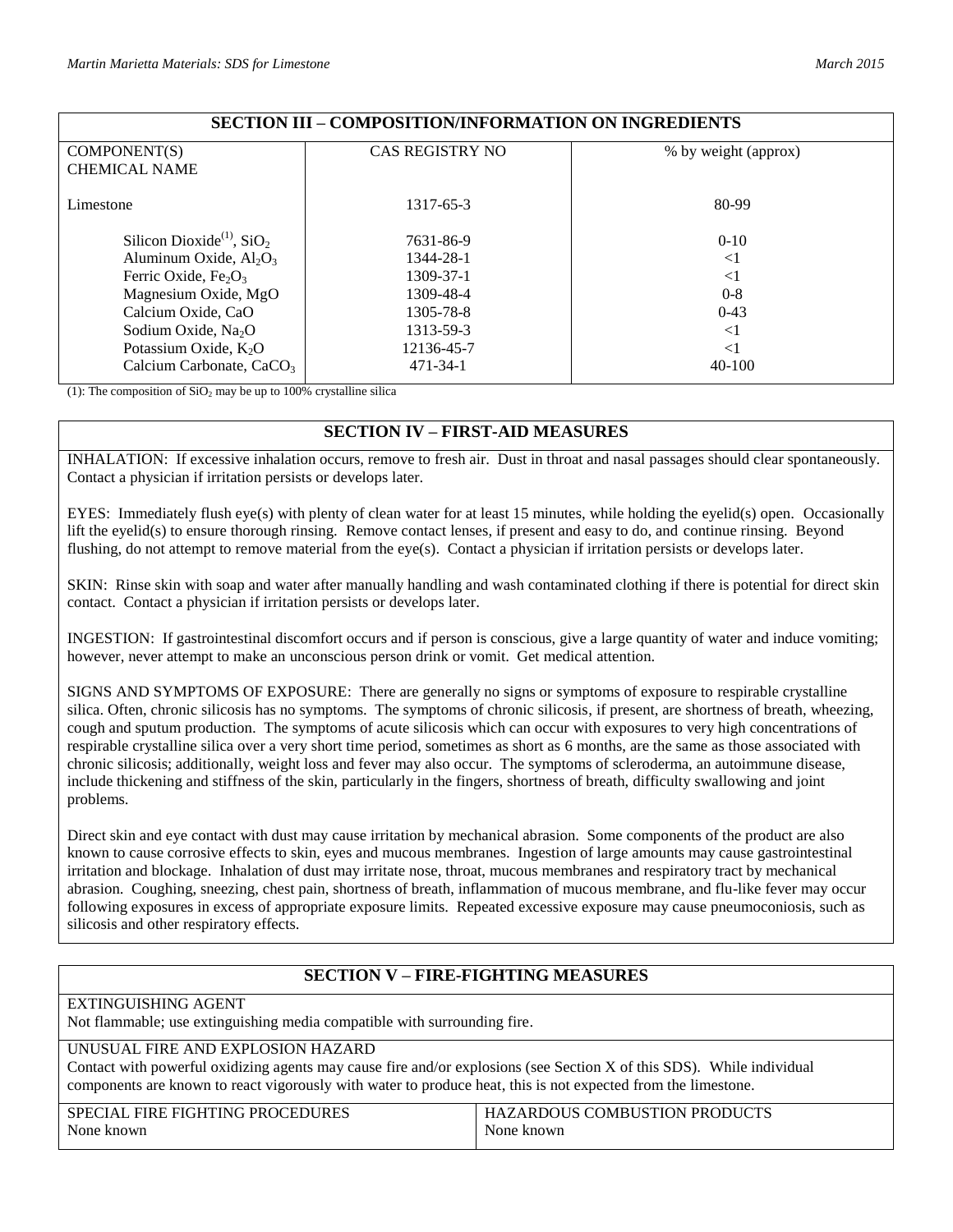# **SECTION VI – ACCIDENTAL RELEASE MEASURES**

### STEPS TO BE TAKEN IN CASE MATERIAL IS RELEASED OR SPILLED

Persons involved in cleaning should first follow the precautions defined in Section VII of the SDS. Spilled materials, where dust can be generated, may overexpose cleanup personnel to respirable crystalline silica-containing dust and other components that may pose inhalation hazards. Do not dry sweep spilled material. Collect the material using a method that does not produce dust such as a High-Efficiency Particulate Air (HEPA) vacuum or thoroughly wetting down the dust before cleaning up. Wear appropriate personal protective equipment as specified in Section VIII including appropriate respirators during and following clean up or whenever airborne dust is present to ensure worker exposures remain below occupational exposure limits (OELs - Refer to Section VIII).

Place the dust in a covered container appropriate for disposal. Dispose of the dust according to federal, state and local regulations.

This product is not subject to the reporting requirements of SARA Title III Section 313, and 40 CFR 372.

# **SECTION VII – HANDLING AND STORAGE**

This product is not intended or designed for and should not be used as an abrasive blasting medium or for foundry applications. Follow protective controls set forth in Section VIII of this SDS when handling this product. Dust containing respirable crystalline silica and other components that may be corrosive/irritant may be generated during processing, handling and storage. Use good housekeeping procedures to prevent the accumulation of dust in the workplace.

Do not breathe dust. Avoid contact with skin and eyes. Do not store near food or beverages or smoking materials. Do not stand on piles of materials; it may be unstable.

Use adequate ventilation and dust collection equipment and ensure that the dust collection system is adequate to reduce airborne dust levels to below the appropriate OELs. If the airborne dust levels are above the appropriate OELs, use respiratory protection during the establishment of engineering controls. Refer to Section VIII - Exposure Controls/Personal Protection for further information.

In accordance with OSHA's Hazard Communication Standard (29 CFR 1910.1200, 1915.99, 1917.28, 1918.90, 1926.59, 1928.21), state, and/or local right-to-know laws and regulations, familiarize your employees with this SDS and the information contained herein. Warn your employees, your customers and other third parties (in case of resale or distribution to others) of the potential health risks associated with the use of this product and train them in the appropriate use of personal protective equipment and engineering controls, which will reduce their risks of exposure.

See also ASTM International standard practice E 1132-06, "Standard Practice for Health Requirements Relating to Occupational Exposure to Respirable Crystalline Silica."

For safe handling and use of this product for Hydraulic Fracturing, please see the OSHA/NIOSH Hazard Alert Worker Exposure to Silica during Hydraulic Fracturing DHHS (NIOSH) Publication No. 2012-166 (2012). [http://www.osha.gov/dts/hazardalerts/hydraulic\\_frac\\_hazard\\_alert.pdf](http://www.osha.gov/dts/hazardalerts/hydraulic_frac_hazard_alert.pdf)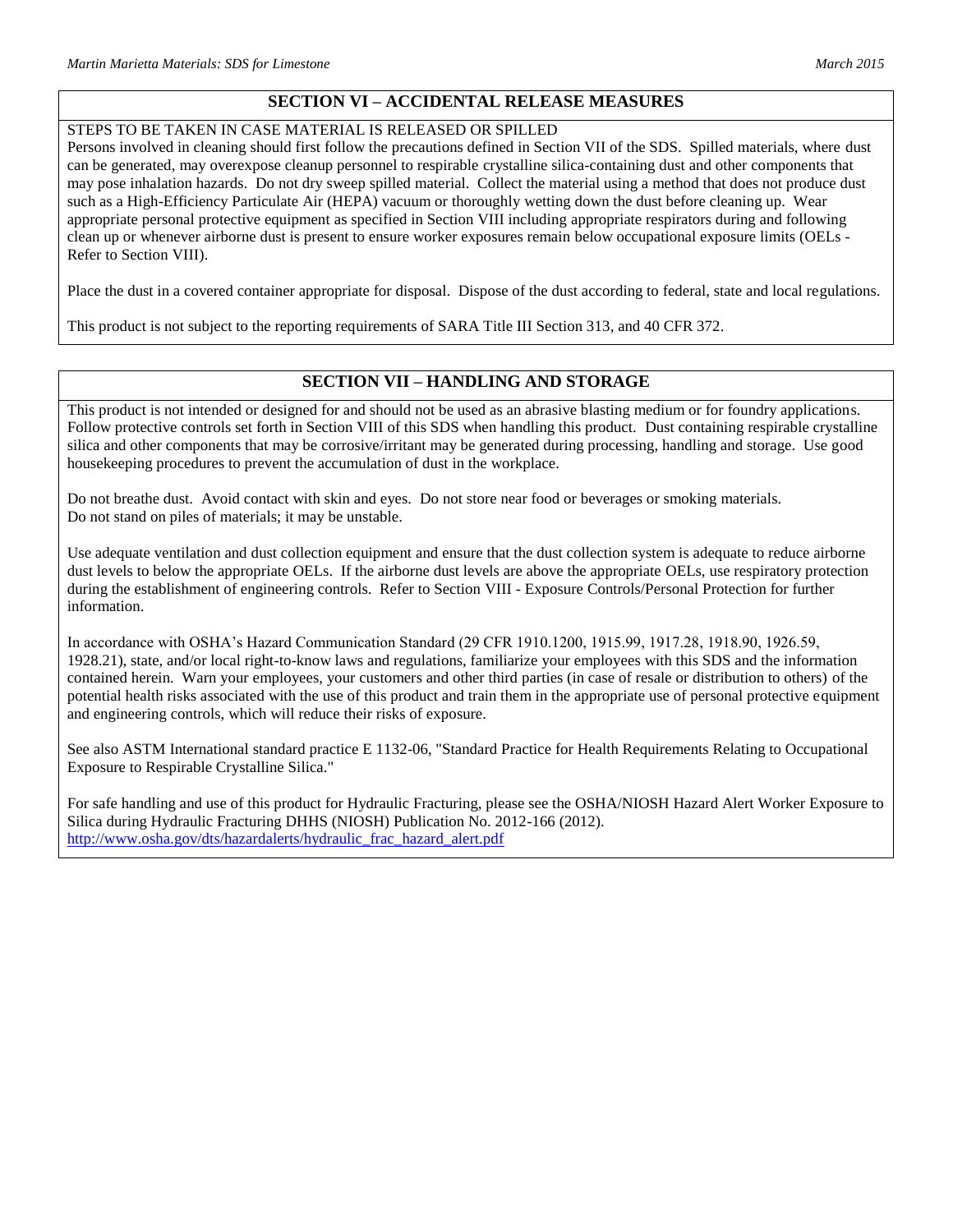## **SECTION VIII – EXPOSURE CONTROLS/PERSONAL PROTECTION**

| Airborne OELs for Components of Limestone: |                                                                |                                  |                                                      |
|--------------------------------------------|----------------------------------------------------------------|----------------------------------|------------------------------------------------------|
| COMPONENT(S) CHEMICAL                      | <b>MSHA/OSHA PEL</b>                                           | <b>ACGIH TLV-TWA</b>             | <b>NIOSH REL</b>                                     |
| <b>NAME</b>                                |                                                                |                                  |                                                      |
| Limestone                                  | (T) 15 mg/m <sup>3</sup> , (R) 5 mg/m <sup>3</sup>             |                                  | (T) 10 mg/m <sup>3</sup> , (R) 5 mg/m <sup>3</sup>   |
| Silicon Dioxide, $SiO2$                    | (R) 10 mg/m <sup>3</sup> /(% SiO <sub>2</sub> +2) <sup>§</sup> | (R) 0.025 mg/m <sup>3 #</sup>    | (R) 0.05 mg/m <sup>3#</sup>                          |
| Aluminum Oxide, $Al_2O_3$                  | (T) 15 mg/m <sup>3</sup> , (R) 5 mg/m <sup>3</sup>             | $^{(1)}$ (R) 1 mg/m <sup>3</sup> |                                                      |
| Ferric Oxide, $Fe2O3$                      | $^{(2)}$ 10 mg/m <sup>3</sup>                                  | $(R)$ 5 mg/m <sup>3</sup>        | $^{(3)}$ 5 mg/m <sup>3</sup>                         |
| Magnesium Oxide, MgO                       | $^{(4)}$ 15 mg/m <sup>3</sup>                                  | (I) 10 mg/m <sup>3</sup>         |                                                      |
| Calcium Oxide, CaO                         | 5 mg/m <sup>3</sup>                                            | $2 \text{ mg/m}^3$               | $2 \text{ mg/m}^3$                                   |
| Sodium Oxide, $Na2O(5)$                    | $2 \text{ mg/m}^3$                                             | $(C)$ 2 mg/m <sup>3</sup>        |                                                      |
| Potassium Oxide, $K_2O$                    |                                                                | $^{(6)}$ (C) 2 mg/m <sup>3</sup> | (C) $2 \text{ mg/m}^3$<br>(6) (C) $2 \text{ mg/m}^3$ |
| Calcium Carbonate, CaCO <sub>3</sub>       | (T) 15 mg/m <sup>3</sup> , (R) 5 mg/m <sup>3</sup>             |                                  | (T) 10 mg/m <sup>3</sup> , (R) 5 mg/m <sup>3</sup>   |

§: Crystalline silica is normally measured as respirable dust. The OSHA/MSHA standard also presents a formula for calculation of the PEL based on total dust: 30  $mg/m<sup>3</sup>$  (% SiO<sub>2</sub>+2). The OSHA/MSHA PEL listed is for dust containing crystalline silica (quartz) and is based on the silica content of the respirable dust sample. The OSHA/MSHA PEL for crystalline silica as tridymite and cristobalite is one-half the PEL for crystalline silica (quartz).

**#** The ACGIH and NIOSH limits are for crystalline silica (quartz), independent of the dust concentration. The ACGIH TLV for crystalline silica as cristobalite is equal to the TLV for crystalline silica as quartz. In 2005, ACGIH withdrew the TLV for crystalline silica as tridymite. Refer to Section X for thermal stability information for crystalline silica (quartz).

(1): Limits based on Aluminum Metal and Insoluble Compounds.

(2): As Iron Oxide Fume.

(3): Dust and fume, as Iron

(4): As Magnesium Oxide Fume Total Particulate.

(5): Based on Sodium Hydroxide.

(6): Based on Potassium Hydroxide.

(R): Respirable Fraction.

(T): Total Dust.

(I): Inhalable Fraction.

(C): Ceiling Limit

Airborne OELs for Inert/Nuisance Dust:

| <b>Standard</b>                        | <b>Respirable Dust</b> | <b>Total Dust</b>    |
|----------------------------------------|------------------------|----------------------|
| <b>MSHA/OSHA PEL</b>                   |                        |                      |
| (as Inert or Nuisance Dust)            | $5 \text{ mg/m}^3$     | $15 \text{ mg/m}^3$  |
| <b>ACGIH TLV</b>                       |                        |                      |
| (as Particles Not Otherwise Specified) | $3 \text{ mg/m}^3$     | $*10 \text{ mg/m}^3$ |
| <b>NIOSH REL</b>                       |                        |                      |
| (Particulates Not Otherwise Regulated) |                        |                      |

Note: The limits for Inert Dust are provided as guidelines. Nuisance dust is limited to particulates not known to cause systemic injury or illness. \* The TLV provided is for inhalable particles not otherwise specified.

#### ENGINEERING CONTROLS

Ventilation: Use local exhaust, general ventilation or natural ventilation adequate to maintain exposures below appropriate exposure limits.

Other control measures: Respirable dust and crystalline silica levels should be monitored regularly. Dust and crystalline silica levels in excess of appropriate exposure limits should be reduced by implementing feasible engineering controls, including (but not limited to) dust suppression (wetting), ventilation, process enclosure and enclosed employee work stations.

### EYE/FACE PROTECTION

Safety glasses with side shields should be worn as minimum protection. Dust goggles should be worn when excessively (visible) dusty conditions are present or are anticipated. If irritation persists, get medical attention immediately. There is potential for severe eye irritation if exposed to excessive concentrations of dust for those using contact lenses.

#### SKIN PROTECTION

Use appropriate protective gloves if manually handling the product.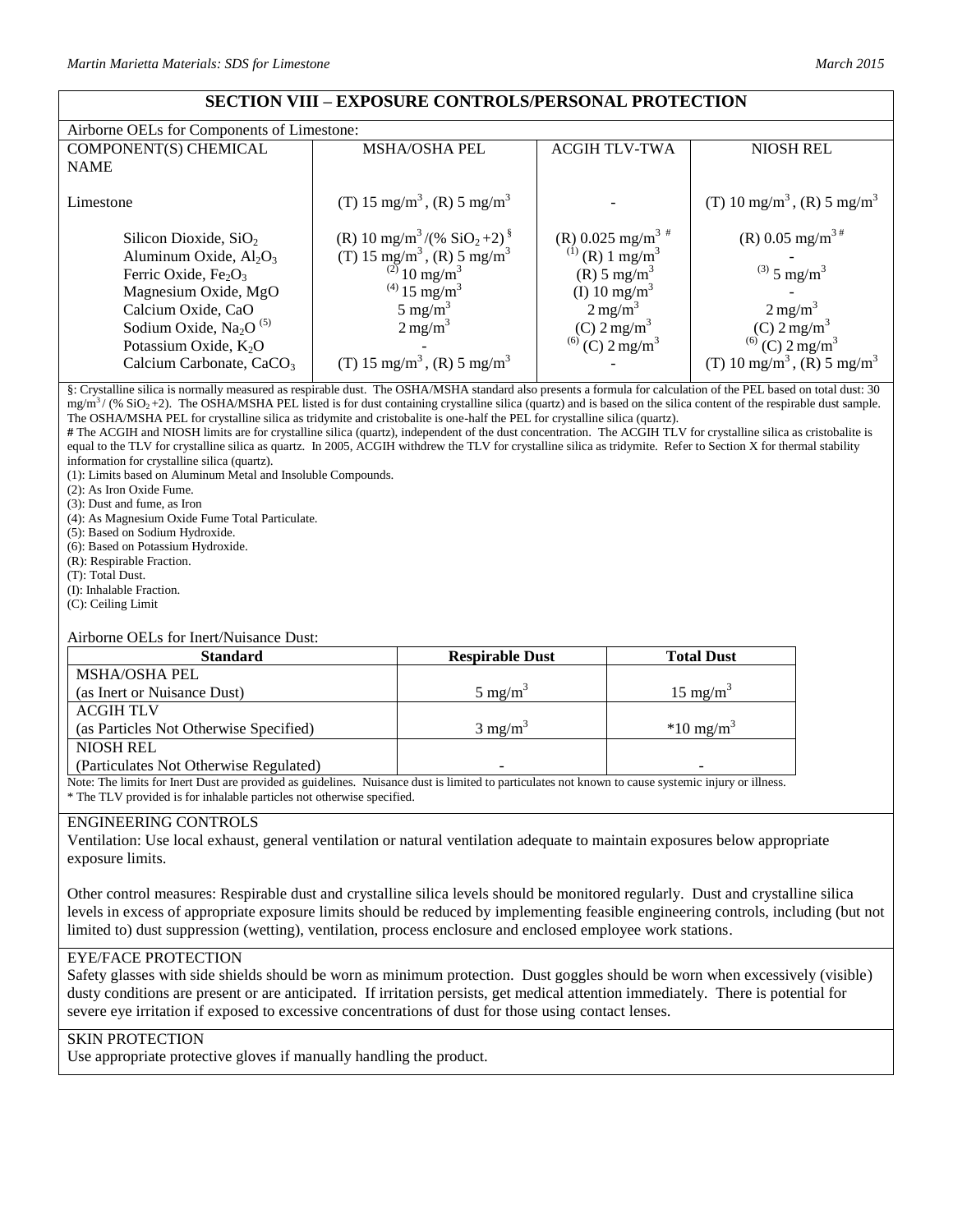### **SECTION VIII – EXPOSURE CONTROLS/PERSONAL PROTECTION, CONTD.**

### RESPIRATORY PROTECTION

Respirator Recommendations:

For respirable crystalline silica levels that exceed or are likely to exceed appropriate exposure limits, a NIOSH-approved particulate filter respirator must be worn. Respirator use must comply with applicable MSHA or OSHA standards, which include provisions for a user training program, respirator repair and cleaning, respirator fit testing, and other requirements. For additional information contact NIOSH at 1-800-356-4674 or visit website:<http://www.cdc.gov/niosh/npg> (search for crystalline silica). See also ANSI standard Z88.2 (latest revision) "American National Standard for Respiratory Protection," 29 CFR 1910.134 and 1926.103, and 42 CFR 84.

NIOSH recommendations for respiratory protection include:

### Up to  $0.5$  mg/m<sup>3</sup>:

(APF = 10) Any particulate respirator equipped with an N95, R95, or P95 filter (including N95, R95, and P95 filtering facepieces) except quarter-mask respirators. The following filters may also be used: N99, R99, P99, N100, R100, P100.

Up to  $1.25 \text{ mg/m}^3$ :

(APF = 25) Any powered, air-purifying respirator with a high-efficiency particulate (100-series) filter.

 $(APF = 25)$  Any supplied-air respirator operated in a continuous-flow mode

Up to  $2.5 \text{ mg/m}^3$ :

(APF = 50) Any air-purifying, full-facepiece respirator with an N100, R100, or P100 filter.

(APF = 50) Any powered, air-purifying respirator with a tight-fitting facepiece and a high-efficiency particulate filter Up to  $25 \text{ mg/m}^3$ :

(APF = 1000) Any supplied-air respirator operated in a pressure-demand or other positive-pressure mode

Emergency or planned entry into unknown concentrations or IDLH conditions (50 mg/m<sup>3</sup> for crystalline silica-quartz): A selfcontained breathing apparatus (SCBA) that has a full-face piece and is operated in a pressure-demand or other positive-pressure mode or any supplied-air respirator that has a full-face piece and is operated in a pressure-demand or other positive-pressure mode in combination with an auxiliary self-contained positive-pressure breathing apparatus.

Escape from unknown or IDLH conditions: An air-purifying, full-face piece respirator with a high-efficiency particulate (100 series) filter or any appropriate escape-type, self-contained breathing apparatus.

If the workplace airborne crystalline silica concentration is unknown for a given task, conduct air monitoring to determine the appropriate level of respiratory protection to be worn. Consult with a certified industrial hygienist, your insurance risk manager or the OSHA Consultative Services group for detailed information. Ensure appropriate respirators are worn, as needed, during and following the task, including clean up or whenever airborne dust is present, to ensure worker exposures remain below OELs.

### GENERAL HYGIENE CONSIDERATIONS

There are no known hazards associated with this material when used as recommended. Following the guidelines in this SDS are recognized as good industrial hygiene practices. Avoid breathing dust. Avoid skin and eye contact. Wash dust-exposed skin with soap and water before eating, drinking, smoking and using toilet facilities. Wash work clothes after each use.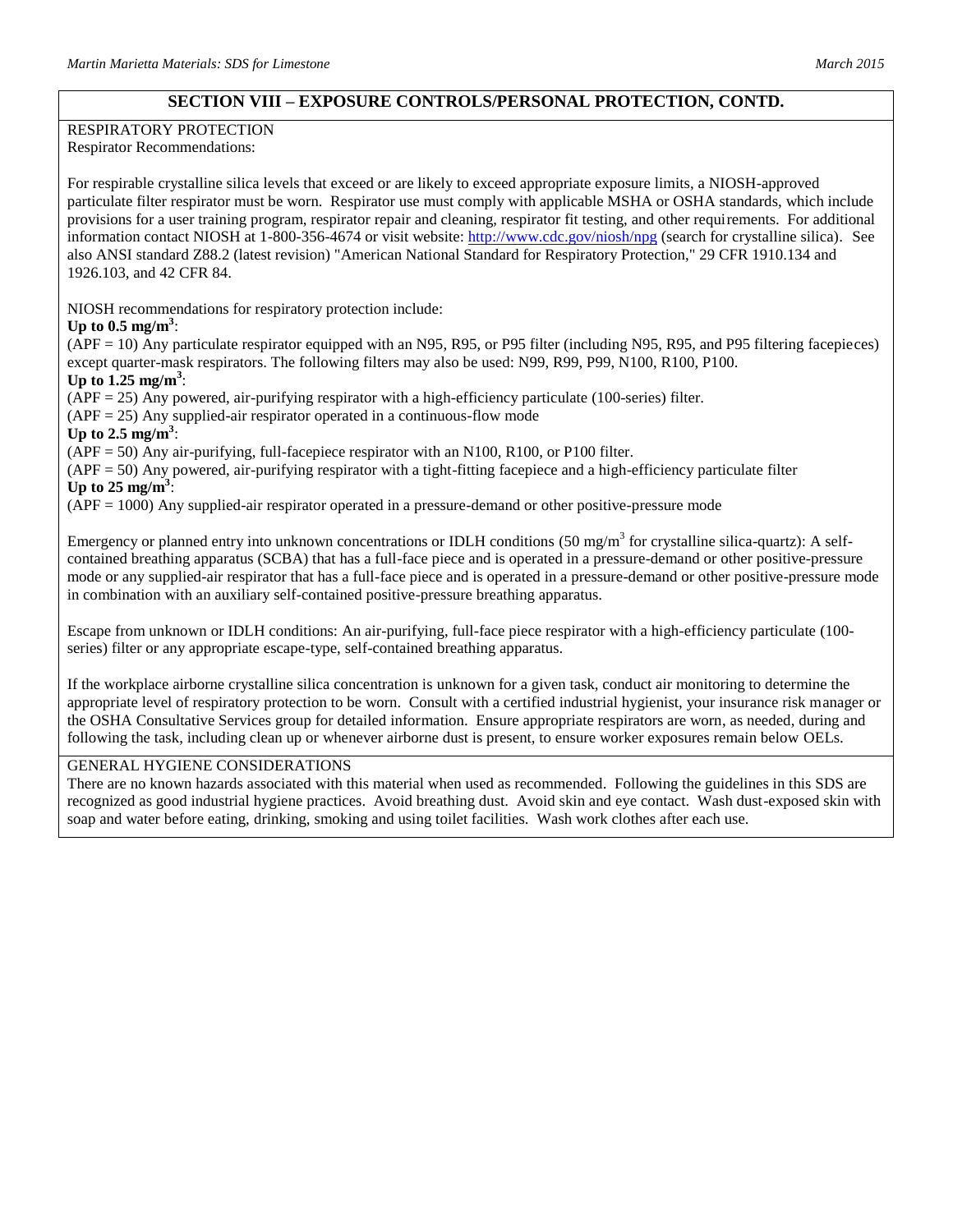# **SECTION IX— PHYSICAL AND CHEMICAL PROPERTIES**

| APPEARANCE                                                 | ODOR AND ODOR THRESHOLD                   |
|------------------------------------------------------------|-------------------------------------------|
| Limestone is a mixture of fine to coarse angular white to  | Odorless to musty odor and not applicable |
| gray particles ranging in size from powder to small stones |                                           |
| pH AND VISCOSITY                                           | <b>MELTING POINT/FREEZING POINT</b>       |
| Not applicable                                             | Not applicable                            |
| <b>BOILING POINT AND RANGE</b>                             | FLASH POINT AND FLAMMABILITY              |
| Not applicable                                             | Not applicable                            |
| FLAMMABILITY/EXPLOSIVE LIMITS AND                          | EVAPORATION RATE AND DECOMPOSITION        |
| AUTOIGNITION TEMPERATURE                                   | <b>TEMPERATURE</b>                        |
| Not applicable                                             | Not applicable                            |
| VAPOR PRESSURE AND VAPOR DENSITY IN AIR                    | SPECIFIC GRAVITY.                         |
| Not applicable                                             | $2.5 - 2.75$                              |
| <b>SOLUBILITY IN WATER</b>                                 | PARTITION COEFFICIENT: N-OCTANOL/WATER    |
| <b>Insoluble</b>                                           | Not applicable                            |

## **SECTION X – STABILITY AND REACTIVITY**

| <b>STABILITY</b> | CONDITIONS TO AVOID                              |
|------------------|--------------------------------------------------|
| Stable           | Contact with incompatible materials (see below). |

## THERMAL STABILITY

If crystalline silica (quartz) is heated to more than 870°C (1598°F), it can change to a form of crystalline silica known as tridymite, and if crystalline silica (quartz) is heated to more than  $1470^{\circ}C(2678^{\circ}F)$ , it can change to a form of crystalline silica known as cristobalite.

### INCOMPATIBILITY (Materials to avoid)

Contact with powerful oxidizing agents such as fluorine, boron trifluoride, chlorine trifluoride, manganese trifluoride, and oxygen difluoride may cause fire and/or explosions. Some components of limestone may react vigorously with water.

### HAZARDOUS DECOMPOSITION PRODUCTS

Silica dissolves in hydrofluoric acid producing a corrosive gas - silicon tetrafluoride.

#### HAZARDOUS POLYMERIZATION

Not known to polymerize

## **SECTION XI – TOXICOLOGICAL INFORMATION**

Health Effects: The information below represents an overview of health effects caused by overexposure to one or more components in limestone.

Primary routes(s) of exposure:  $\blacksquare$  Inhalation  $\blacksquare$  Skin  $\blacksquare$  Ingestion

EYE CONTACT: Direct contact with dust may cause irritation by mechanical abrasion or corrosive action. Conjunctivitis may occur.

SKIN CONTACT: Direct contact may cause irritation by mechanical abrasion. Some components of material are also known to cause corrosive effects to skin and mucous membranes.

SKIN ABSORPTION: Not expected to be a significant route of exposure.

INGESTION: Small amounts (a tablespoonful) swallowed during normal handling operations are not likely to cause injury. Ingestion of large amounts may cause gastrointestinal irritation and blockage.

INHALATION: Dust may irritate nose, throat, mucous membranes and respiratory tract by mechanical abrasion. Coughing, sneezing, chest pain, shortness of breath, inflammation of mucous membrane, and flu-like fever may occur following exposures in excess of appropriate exposure limits.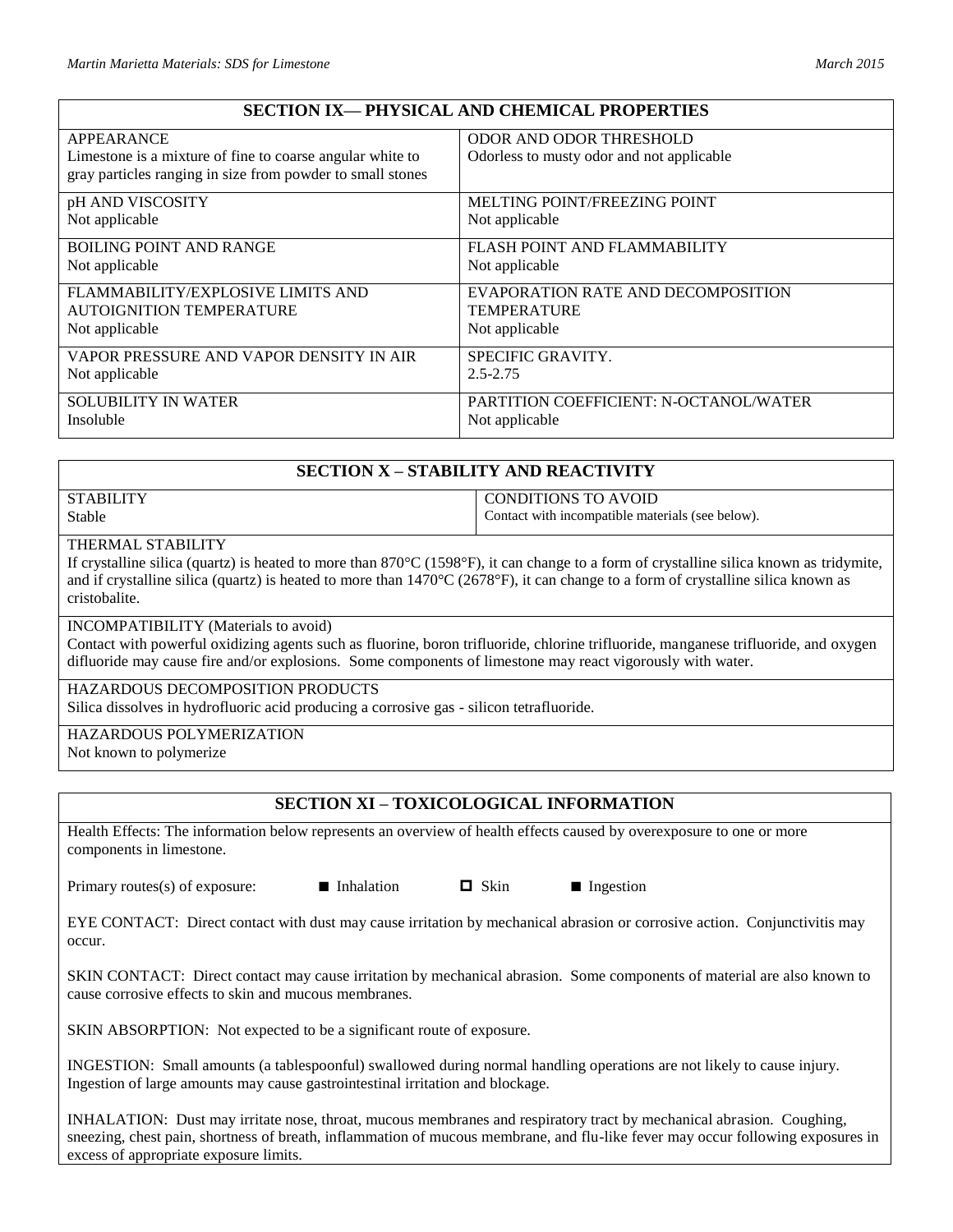### MEDICAL CONDITIONS AGGRAVATED BY EXPOSURE

Inhaling respirable dust and/or crystalline silica may aggravate existing respiratory system disease(s) (e.g., bronchitis, emphysema, chronic obstructive pulmonary disease) and/or dysfunctions. Exposure to dust may aggravate existing skin and/or eye conditions. Smoking and obstructive/restrictive lung diseases may also exacerbate the effects of excessive exposure to this product.

This product is a mixture of components. The composition percentages are listed in Section III. Toxicological information for each component is listed below:

Silicon Dioxide: It is comprised of amorphous and crystalline forms of silica. In some batches, crystalline silica may represent up to 100% of silicon dioxide.

Exposure route: Eyes, respiratory system.

Target organs: Eyes, skin, respiratory system.

ACGIH, MSHA, and OSHA have determined that adverse effects are not likely to occur in the workplace provided exposure levels do not exceed the appropriate exposure limits. Lower exposure limits may be appropriate for some individuals including persons with pre-existing medical conditions as described under medical conditions aggravated by exposure.

#### A. SILICOSIS

The major concern is silicosis (lung disease), caused by the inhalation and retention of respirable crystalline silica dust. Silicosis leads to conditions such as lung fibrosis and reduced pulmonary function. The form and severity in which silicosis manifests itself, depends in part on the type and extent of exposure to silica dusts: chronic, accelerated and acute forms are recognized. In later stages the critical condition may become disabling and potentially fatal. Restrictive and/or obstructive changes in lung function may occur due to exposure. A risk associated with silicosis is development of pulmonary tuberculosis (silicotuberculosis). Respiratory insufficiencies due to massive fibrosis and reduced pulmonary function, possibly with accompanying heart failure, are other potential causes of death due to silicosis.

Chronic or Ordinary Silicosis is the most common form of silicosis and can occur after many years of exposure to levels above the occupational exposure limits for airborne respirable crystalline silica dust. Not all individuals with silicosis will exhibit symptoms (signs) of the disease. Symptoms of silicosis may include (but are not limited to): Shortness of breath; difficulty breathing with or without exertion; coughing; diminished work capacity; diminished chest expansion; reduction of lung volume; heart enlargement and/or failure. It is further defined as either simple or complicated silicosis.

Simple Silicosis is characterized by lung lesions (shown as radiographic opacities) less than 1 centimeter in diameter, primarily in the upper lung zones. Often, simple silicosis is not associated with symptoms, detectable changes in lung function or disability. Simple silicosis may be progressive and may develop into complicated silicosis or progressive massive fibrosis (PMF).

Complicated Silicosis or PMF is characterized by lung lesions (shown as radiographic opacities) greater than 1 centimeter in diameter. Although there may be no symptoms associated with complicated silicosis or PMF, the symptoms, if present, are shortness of breath, wheezing, cough and sputum production. Complicated silicosis or PMF may be associated with decreased lung function and may be disabling. Advanced complicated silicosis or PMF may lead to death. Advanced complicated silicosis or PMF can result in heart disease (cor pumonale) secondary to the lung disease.

Accelerated Silicosis can occur with exposure to high concentrations of respirable crystalline silica over a relatively short period; the lung lesions can appear within five (5) years of the initial exposure. The progression can be rapid. Accelerated silicosis is similar to chronic or ordinary silicosis, except that the lung lesions appear earlier and the progression is more rapid.

Acute Silicosis can occur with exposures to very high concentrations of respirable crystalline silica over a very short time period, sometimes as short as a few months. The symptoms of acute silicosis include progressive shortness of breath, fever, cough and weight loss. Acute silicosis is a rapidly progressive, incurable lung disease and is typically fatal.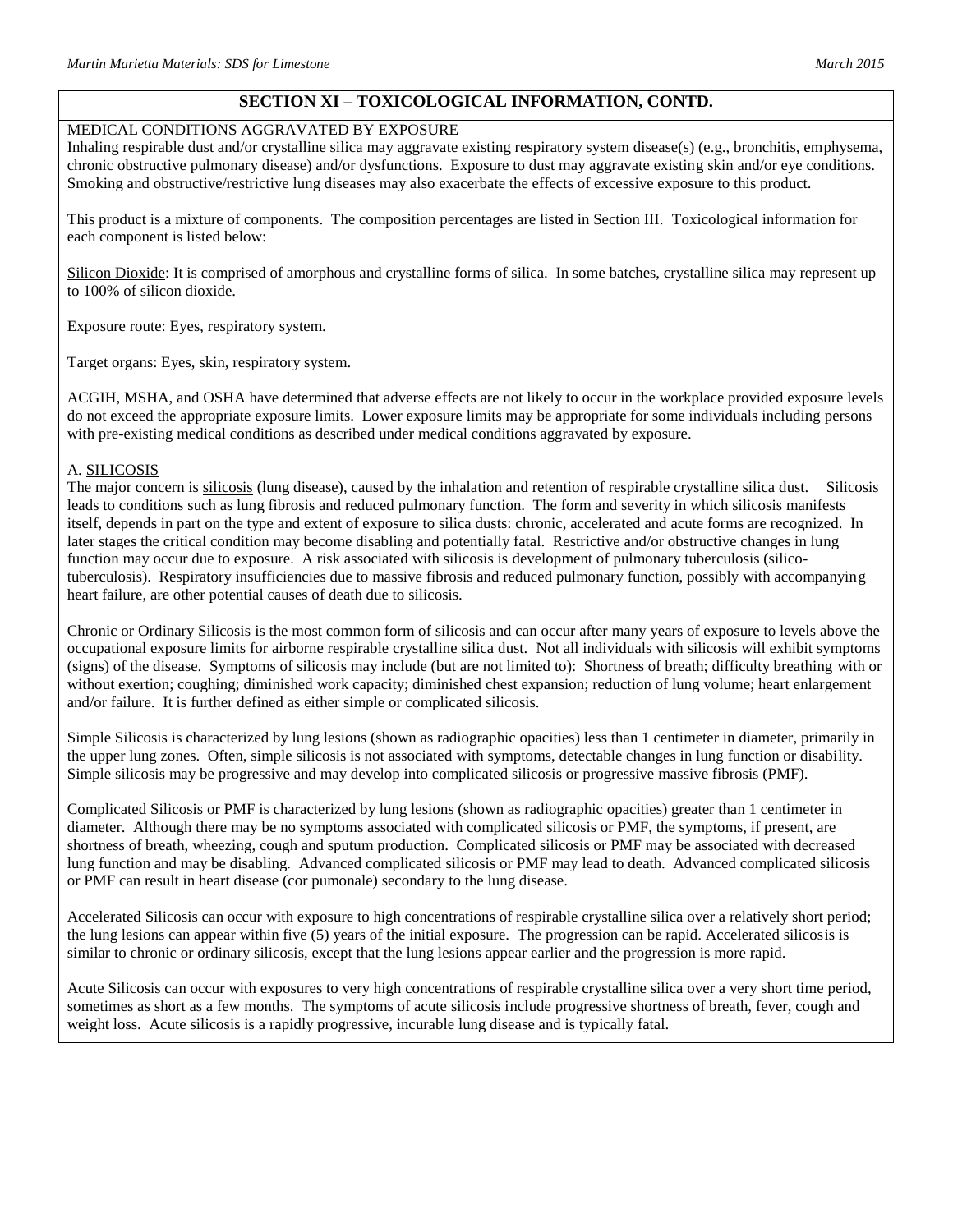### B. CANCER

IARC - The International Agency for Research on Cancer ("IARC") concluded that there is "*sufficient evidence* in humans for the carcinogenicity of crystalline silica in the form of quartz or cristobalite", there is "*sufficient evidence* in experimental animals for the carcinogenicity of quartz dust" and that there is "*limited evidence* in experimental animals for the carcinogenicity of tridymite dust and cristobalite dust." The overall IARC evaluation was that "crystalline silica inhaled in the form of quartz or cristobalite dust is *carcinogenic to humans* (*Group 1*)." The IARC evaluation noted that not all industrial circumstances studied evidenced carcinogenicity. The monograph also stated that "Carcinogenicity may be dependent on inherent characteristics of the crystalline silica or on external factors affecting its biological activity or distribution of its polymorphs." For further information on the IARC evaluation, see IARC Monographs on the Evaluation of Carcinogenic Risks to Humans, Volume 100C, "Silica Dust, Crystalline, in the Form of Quartz or Cristobalite" (2012).

NTP - In its Eleventh Annual Report on Carcinogens, concluded that respirable crystalline silica is known to be a human carcinogen, based on sufficient evidence of carcinogenicity from studies in humans indicating a causal relationship between exposure to respirable crystalline silica and increased lung cancer rates in workers exposed to crystalline silica dust.

OSHA - Crystalline silica is not on the OSHA carcinogen list.

CALIFORNIA PROPOSITION 65 - Crystalline silica in October 1996 was listed on the Safe Drinking Water and Toxic Enforcement ACT of 1986 as a chemical known to the state to cause cancer or reproductive toxicity.

There have been many articles published on the carcinogenicity of crystalline silica, which the reader should consult for additional information; the following are examples of recently published articles: (1) "Dose-Response Meta-Analysis of Silica and Lung Cancer", *[Cancer Causes Control](javascript:AL_get(this,%20)*, (20):925-33 (2009); (2) "Occupational Silica Exposure and Lung Cancer Risk: A Review of Epidemiological Studies 1996-2005', *[Ann Oncol](javascript:AL_get(this,%20)*, (17) 1039-50 (2006); (3) "Lung Cancer Among Industrial Sand Workers Exposed to Crystalline Silica", *Am J Epidemiol*, (153) 695-703 (2001); (4) "Crystalline Silica and The Risk of Lung Cancer in The Potteries", *Occup Environ Med*, (55) 779-785 (1998); (5) "Is Silicosis Required for Silica-Associated Lung Cancer?", *American Journal of Industrial Medicine*, (37) 252- 259 (2000); (6) " Silica, Silicosis, and Lung Cancer: A Risk Assessment", *American Journal of Industrial Medicine*, (38) 8-18 (2000); (7) "Silica, Silicosis, and Lung Cancer: A Response to a Recent Working Group Report", *Journal of Occupational and Environmental Medicine*, (42) 704-720 (2000).

### C. AUTOIMMUNE DISEASES

There is evidence that exposure to respirable crystalline silica (without silicosis) or that the disease silicosis may be associated with the increased incidence of several autoimmune disorders, -- scleroderma, systemic lupus erythematosus, rheumatoid arthritis and diseases affecting the kidneys. For a review of the subject, the following may be consulted: (1) "Antinuclear Antibody and Rheumatoid Factor in Silica-Exposed Workers", *[Arh Hig Rada Toksikol](javascript:AL_get(this,%20)*, (60) 185-90 (2009); (2) "Occupational Exposure to Crystalline Silica and Autoimmune Disease", *Environmental Health Perspectives*, (107) Supplement 5, 793-802 (1999); (3) "Occupational Scleroderma", *Current Opinion in Rheumatology*, (11) 490-494 (1999); (4) "Connective Tissue Disease and Silicosis", *Am J Ind Med*, (35), 375-381 (1999).

### D. TUBERCULOSIS

Individuals with silicosis are at increased risk to develop pulmonary tuberculosis, if exposed to persons with tuberculosis. The following may be consulted for further information: (1) "Tuberculosis and Silicosis: Epidemiology, Diagnosis and Chemoprophylaxis", *[J Bras Pneumol](javascript:AL_get(this,%20)*, (34) 959-66 (2008); (2) *Occupational Lung Disorders*, Third Edition, Chapter 12, entitled "Silicosis and Related Diseases", Parkes, W. Raymond (1994); (3) "Risk of Pulmonary Tuberculosis Relative to Silicosis and Exposure to Silica Dust in South African Gold Miners," *Occup Environ Med*, (55) 496-502 (1998); (4) "Occupational Risk Factors for Developing Tuberculosis", *Am J Ind Med*, (30) 148-154 (1996).

### E. KIDNEY DISEASE

There is evidence that exposure to respirable crystalline silica (without silicosis) or that the disease silicosis is associated with the increased incidence of kidney diseases, including end stage renal disease. For additional information on the subject, the following may be consulted: (1) "Mortality from Lung and Kidney Disease in a Cohort of North American Industrial Sand Workers: An Update", *[Ann Occup Hyg](javascript:AL_get(this,%20)*, (49) 367-73 (2005); (2) "Kidney Disease and Silicosis", *Nephron*, (85) 14-19 (2000); (3) "End Stage Renal Disease Among Ceramic Workers Exposed to Silica", *Occup Environ Med*, (56) 559-561 (1999); (4) "Kidney Disease and Arthritis in a Cohort Study of Workers Exposed to Silica", *Epidemiology*, (12) 405-412 (2001).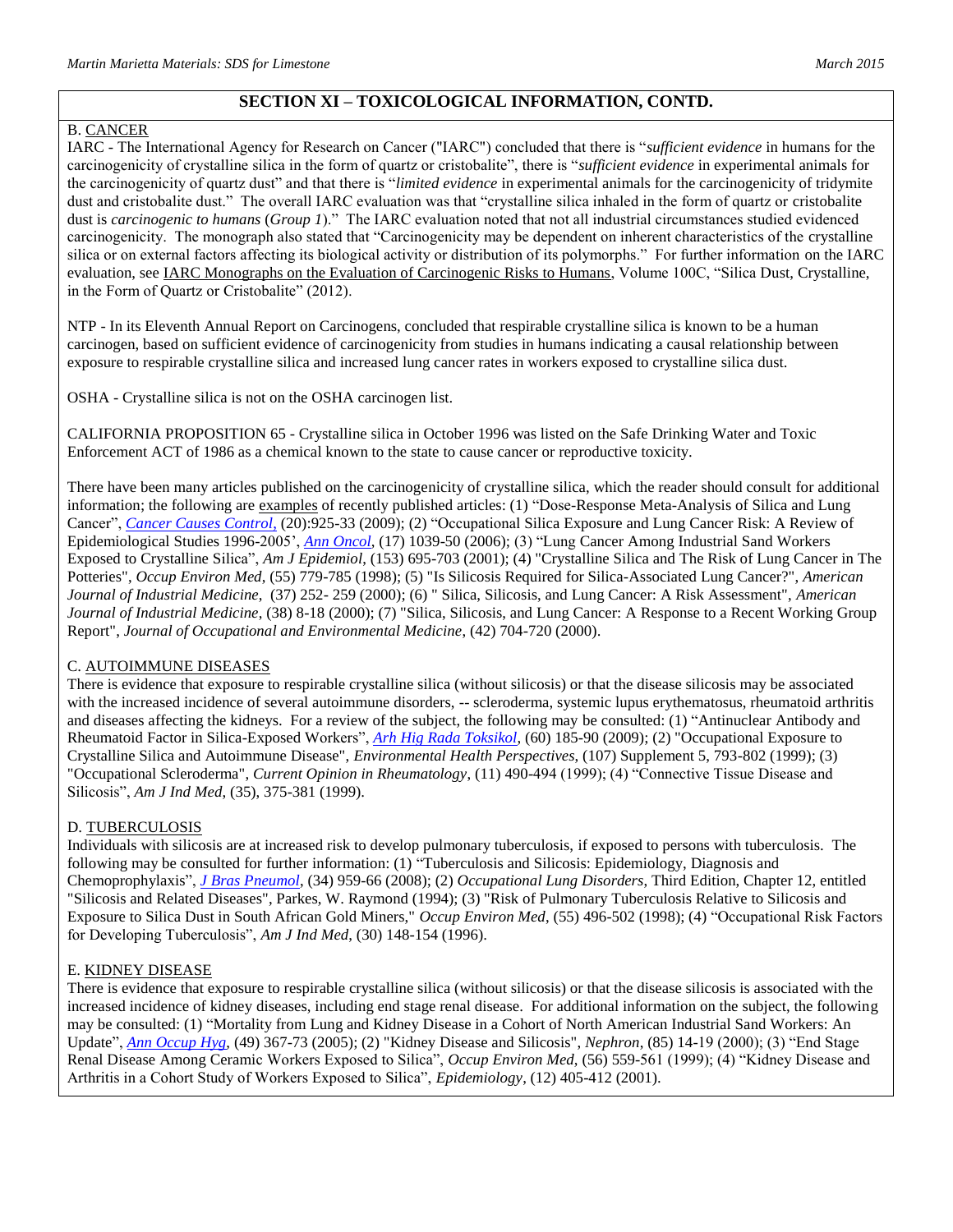### F. NON-MALIGNANT RESPIRATORY DISEASES

NIOSH has cited the results of studies that report an association between dusts found in various mining operations and nonmalignant respiratory disease, particularly among smokers, including bronchitis, emphysema, and small airways disease. *NIOSH Hazard Review – Health Effects of Occupational Exposure to Respirable Crystalline Silica*, published in April 2002, available from NIOSH, 4676 Columbia Parkway, Cincinnati, OH 45226, or at [http://www.cdc.gov/niosh/02-129A.html.](http://www.cdc.gov/niosh/02-129A.html)

Respirable dust containing newly broken particles has been shown to be more hazardous to animals in laboratory tests than respirable dust containing older silica particles of similar size. Respirable silica particles which had aged for sixty days or more showed less lung injury in animals than equal exposures of respirable dust containing newly broken pieces of silica.

#### Aluminum Oxide:

Exposure route: Inhalation, ingestion, eye/skin contact.

Target organs: Respiratory system, gastrointestinal system, eyes, skin.

Acute effect: Inhalation or ingestion of high concentrations of this substance may cause gastrointestinal and/or upper respiratory tract irritation. Eye and skin irritant.

Chronic effect/carcinogenicity: Aluminum oxide is not classifiable as a human carcinogen. On occasion workers chronically exposed to aluminum-containing dusts or fumes have developed severe pulmonary reactions including fibrosis, emphysema and pneumothorax. Long-term exposure may have effects on the central nervous system.

#### Sodium Oxide:

Exposure route: Inhalation, ingestion, eye/skin contact.

Target organs: Respiratory system, gastrointestinal system, eyes, skin.

Acute effect: Corrosive – Sodium oxide reacts violently with water to form sodium hydroxide. Causes burns of skin, eyes, respiratory and gastrointestinal tracts, extremely destructive to mucous membranes.

Chronic effect/carcinogenicity: Not classifiable as human carcinogen.

Iron Oxide: (Ferric Oxide) Exposure route: Inhalation, ingestion, skin

Target organs: Respiratory system, skin, eyes, neurological system

Acute effect: Major findings: stupor, shock, acidosis, hematemesis, bloody diarrhea or coma. Minor findings: vomiting, diarrhea, mild lethargy. Benign pneumoconiosis with X-ray shadows indistinguishable from fibrotic pneumoconiosis. Experimental work in animals exposed by intratracheal injection or by inhalation to iron oxide mixed with less than 5% silica has shown no evidence of fibrosis produced in lung tissue.

Chronic effect/carcinogenicity: Irritability, nausea or vomiting, and normocytic anemia. When exposed to levels greater than 50 to 100 milligram per day, it can result in pathological deposition of iron in the body tissues causing fibrosis of the pancreas, diabetes mellitus, and liver cirrhosis. Workers exposed to iron oxide fume and silica may develop a "mixed dust pneumoconiosis." Not classifiable as human carcinogen.

### Potassium Oxide:

Exposure route: Inhalation, ingestion, eye/skin contact.

Target organs: Respiratory system, gastrointestinal system, eyes, skin.

Acute effect: Corrosive – Potassium oxide reacts violently with water to produce potassium hydroxide. If inhaled, causes sore throat, cough, burning sensation and shortness of breath. Contact with skin produces pain and blisters. Severe deep burns, redness and pain occur with eye contact. Ingestion results in burning sensations, abdominal pain, shock or collapse.

Chronic effect/carcinogenicity: Not classifiable as human carcinogen.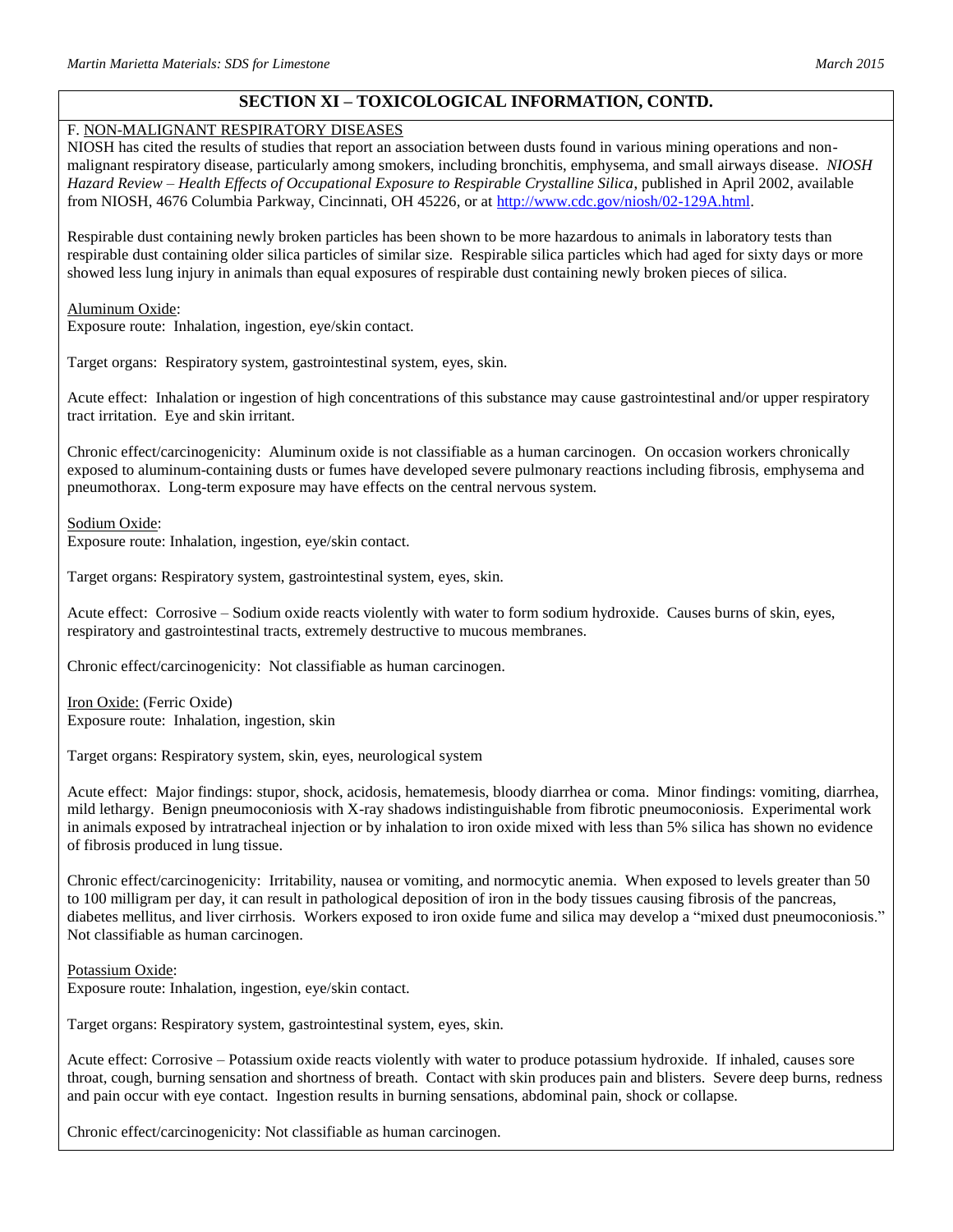### Calcium Oxide:

Exposure route: Inhalation, ingestion, skin/eye contact.

Target organs: Eyes, skin, respiratory system.

Acute effect: Direct contact with tissues, can result in burns and severe irritation because of its high reactivity and alkalinity. Major complaints of workers exposed to lime consist of irritation of the skin and eyes, although inflammation of the respiratory passages, ulceration and perforation of the nasal septum, and even pneumonia has been attributed to inhalation of the dust.

Chronic effect/carcinogenicity: Not classifiable as human carcinogen.

Magnesium Oxide: Exposure route: Inhalation, eye/skin contact.

Target organs: Eyes, respiratory system.

Acute effect: Magnesium oxide dust caused slight irritation of the eyes and nose, conjunctivitis, inflammation of the mucous membrane, and coughing up discolored sputum after industrial exposures amongst workers exposed to an unspecified concentration of MgO.

Chronic effect/carcinogenicity: Not classifiable as human carcinogen.

Calcium Carbonate: Exposure route: Inhalation, skin/eye contact.

Target organs: Eyes, skin, respiratory system.

Acute effect: Irritation of the eyes, skin and respiratory system and cough. It has been reported that there may be a silicosis risk when using impure limestone containing in excess of 3% quartz. However, it is claimed that pure calcium carbonate does not cause pneumoconiosis. Adverse health effects have generally not been reported in literature among workers using  $CaCO<sub>3</sub>$ .

Chronic effect/carcinogenicity: Not classifiable as human carcinogen

Acute Toxicity Estimates for Limestone – Not Available

## **SECTION XII – ECOLOGICAL INFORMATION**

No data available for this product.

## **SECTION XIII – DISPOSAL CONSIDERATIONS**

### WASTE DISPOSAL METHOD

Collect and reuse clean materials. Dispose of waste materials only in accordance with applicable federal, state, and local laws and regulations.

The above information applies to Martin Marietta Materials product only as sold. The product may be contaminated during use and it is the responsibility of the user to assess the appropriate disposal method in that situation.

## **SECTION XIV – TRANSPORT INFORMATION**

DOT HAZARD CLASSIFICATION None

# PLACARD REQUIRED

None

### LABEL REQUIRED

Label as required by the OSHA Hazard Communication standard {29 CFR 1910.1200(f)}, and applicable state and local regulations.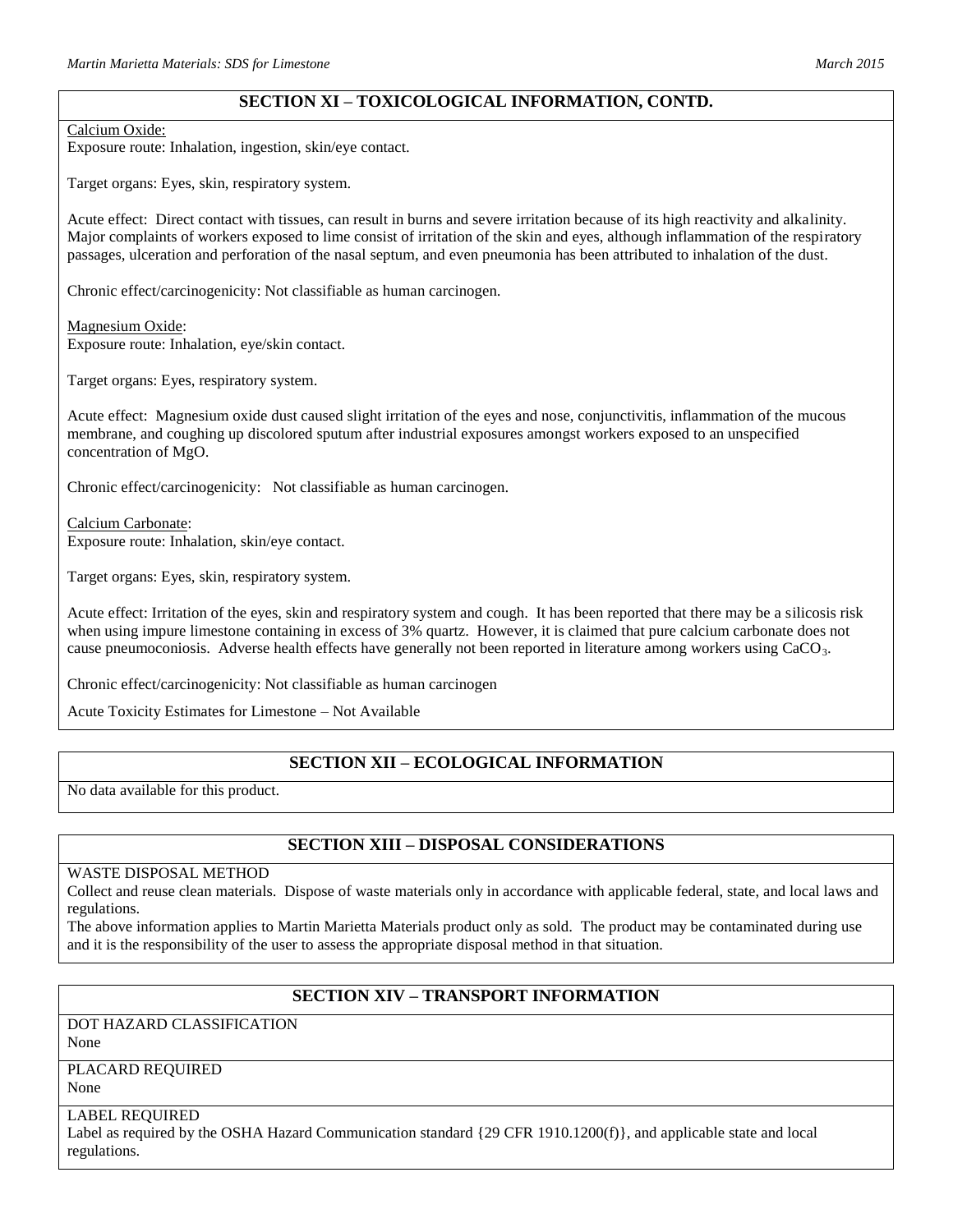# **SECTION XV – REGULATORY INFORMATION**

OSHA: Crystalline Silica is not listed as a carcinogen.

SARA Title III: Section 311 and 312: Immediate health hazard and delayed health hazard.

TSCA.: All components of the product appear on the EPA TSCA chemical substance inventory.

RCRA: Crystalline silica (quartz) is not classified as a hazardous waste under the Resource Conservation and Recovery Act, or its regulations, 40 CFR §261 et seq.

CERCLA: Crystalline silica (quartz) is not classified as a hazardous substance under regulations of the Comprehensive Environmental Response, Compensation and Liability Act (CERCLA), 40 CFR §302.4

EPCRA (Emergency Planning and Community Right to Know Act): Crystalline silica (quartz) is not an extremely hazardous substance under regulations of the Emergency Planning and Community Right to Know Act, 40 CFR Part 355, Appendices A and B and is not a toxic chemical subject to the requirements of Section 313.

Clean Air Act: Crystalline silica (quartz) mined and processed by Martin Marietta Materials was not processed with or does not contain any Class I or Class II ozone depleting substances.

FDA: Silica is included in the list of substances that may be included in coatings used in food contact surfaces, 21 CFR §175.300(b)(3).(The FDA standard primarily applies to products containing silica used in the coatings of food contact surfaces). California Proposition 65: Respirable crystalline silica (quartz) is classified as a substance known to the state of California to be a carcinogen.

Massachusetts Toxic Use Reduction Act: Respirable crystalline silica is considered toxic per the Massachusetts Toxic Use Reduction Act when used in abrasive blasting and molding.

Pennsylvania Worker and Community Right to Know Act: Quartz is considered hazardous for purposes of the Act, but it is not a special hazardous substance or an environmental hazardous substance.

# **SECTION XVI – OTHER INFORMATION**

## DEFINITIONS OF ACRONYMS/ABBREVIATIONS

ACGIH: American Conference of Governmental Industrial Hygienists ANSI: American National Standards Institute APF: Assigned Protection Factor California REL: California Inhalation Reference Exposure Limit CAS: Chemical Abstracts Service CERCLA: Comprehensive Environmental Response, Compensation and Liability Act CFR: US Code of Federal Regulations DHHS: Department of Health and Human Services EPA: Environmental Protection Agency EPCRA: Emergency Planning and Community Right to Know Act FDA: Food and Drug Administration GHS: Globally Harmonized System HEPA: High-Efficiency Particulate Air IARC: International Agency for Research on Cancer IDLH: Immediately Dangerous to Life and Health MSHA: Mine Safety and Health Administration NIOSH: National Institute for Occupational Safety and Health, US Department of Health and Human Services NIOSH REL: NIOSH Recommended Exposure Limit NTP: National Toxicology Program OEL: Occupational Exposure Limit OSHA: Occupational Safety and Health Administration, US Department of Labor PEL: Permissible Exposure Limit PMF: Progressive Massive Fibrosis RCRA: Resource Conservation and Recovery Act SARA Title III: Title III of the Superfund Amendments and Reauthorization Act, 1986 SDS: Safety Data Sheet STOT: Specific Target Organ Toxicity TLV: Threshold Limit Value TSCA: Toxic Substance Control Act TWA: Time-Weighted Average